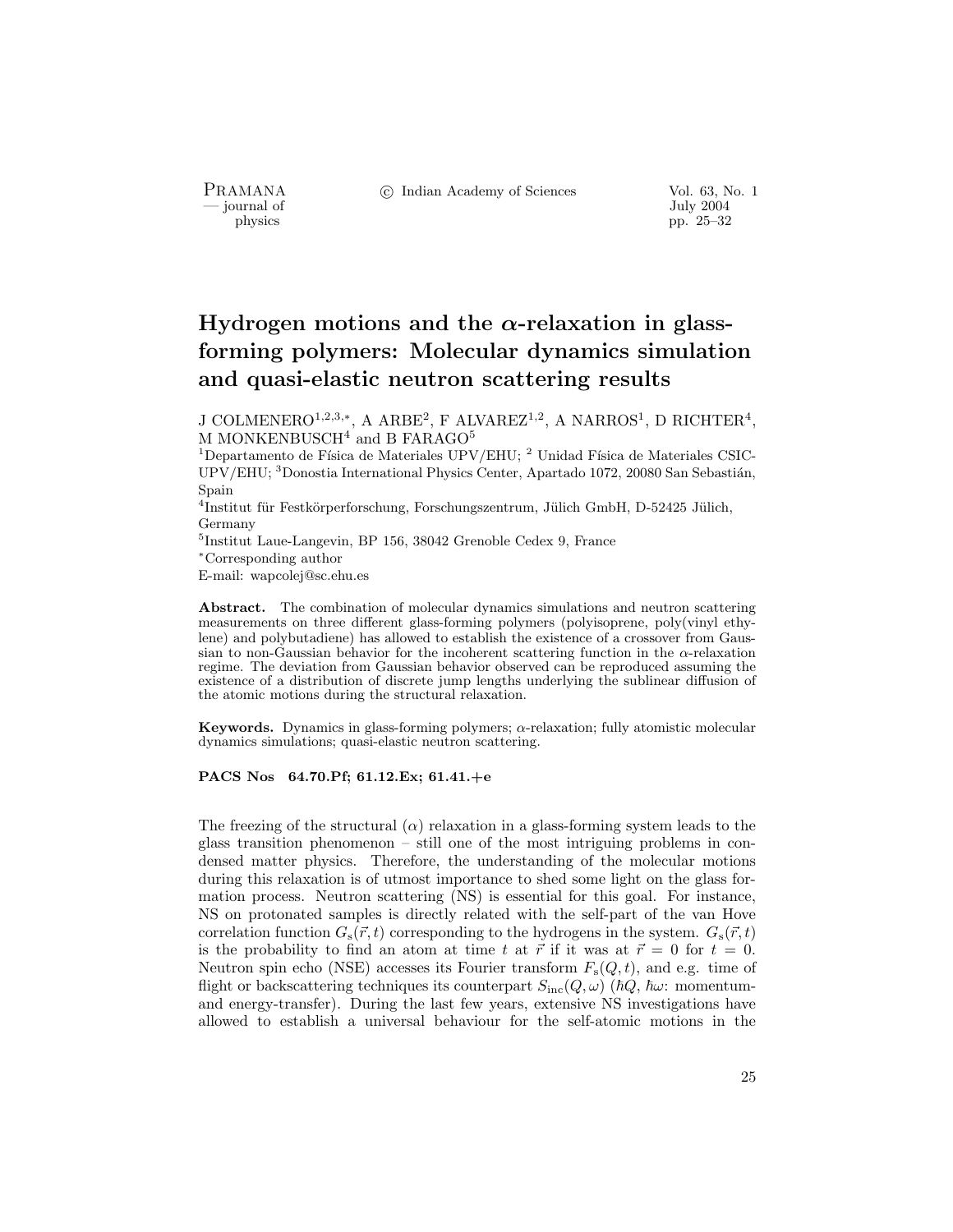J Colmenero et al



Figure 1. Incoherent intermediate scattering function corresponding to all protons in PVE at 418 K: Simulation results (lines) and IN11C results (empty symbols stand for measurements with incident wavelength  $\lambda = 8 \text{ Å}$ , and solid symbols for  $\lambda = 5.6 \text{ Å}$ ) at the Q-values indicated. The amplitudes of the experimental have been corrected for the bandpass of the spectrometer using the MD-simulation results at  $t = 0.3$  ps. The dotted lines correspond to KWW descriptions of the second decay with  $\beta = 0.55$ .

α-relaxation regime of glass forming systems including polymers. As shown in figure 1, the long time decay of  $F_s(Q, t)$ , due to the  $\alpha$ -process, shows a stretched exponential or Kohlrausch–Williams–Watts (KWW) functional form characterized by the stretching exponent  $\beta$ :

$$
F_{\rm s}(Q,t) = A \exp\left[-\left(\frac{t}{\tau_w}\right)^{\beta}\right] \,,\tag{1}
$$

A is the Lamb-Mössbauer factor giving account for the fast first step of  $F_s(Q, t)$ . A depends on Q as

$$
A = \exp\left[-Q^2 \frac{\langle u^2 \rangle}{3}\right],\tag{2}
$$

where  $\langle u^2 \rangle$  is the associated mean squared displacement. From the example shown in figure 1, it is evident that the characteristic time  $\tau_w$  in eq. (1) depends on Q,  $\tau_w(Q)$ . This observation implies a kind of diffusive nature for the atomic motions in this regime. Furthermore, polymer results accumulated for more than ten years [1–5] show that in the Q-range usually accessed for this kind of experiments (approx.  $0.2 \le Q \le 1.5 \text{ Å}^{-1}$ ), the Q-dependence of  $\tau_w$  can be described as  $\tau_w(Q) \propto Q^{-2/\beta}$ . Introducing this expression for  $\tau_w$  in eq. (1), one immediately realizes that  $F_s(Q, t)$  fulfills the Gaussian approximation:

$$
F_{\rm s}^{\rm Gauss}(Q,t) = \exp\left[-Q^2 \frac{\langle r^2(t)\rangle}{6}\right].\tag{3}
$$

26 Pramana – J. Phys., Vol. 63, No. 1, July 2004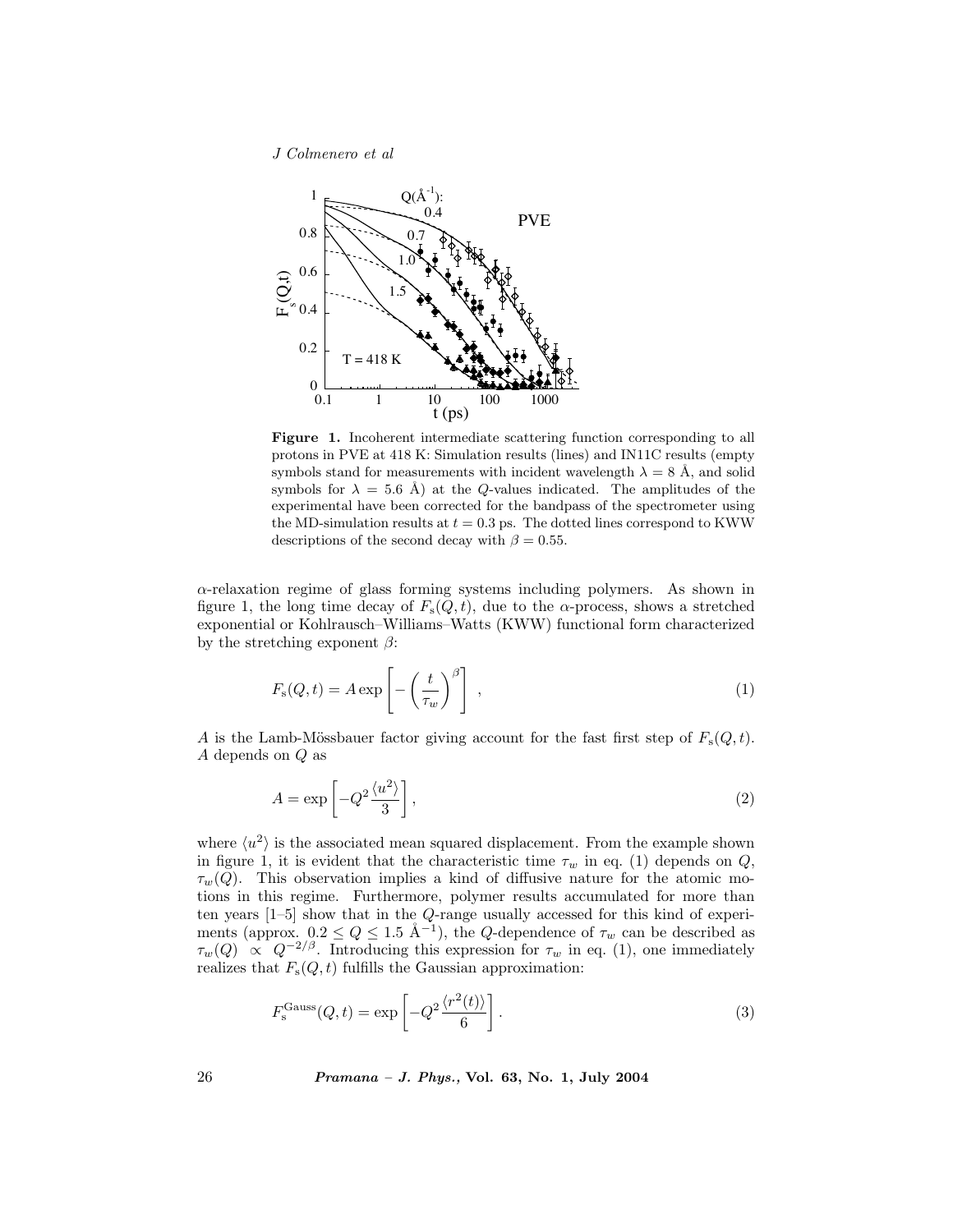#### MD-simulation and quasi-elastic NS results

Thus, for this process the non-Gaussian parameter  $\alpha_2(t)$ , which quantifies the deviations from Gaussian behavior, has to be very close to 0.  $\alpha_2(t)$  is defined as

$$
\alpha_2(t) = \frac{3}{5} \frac{\langle r^4(t) \rangle}{\langle r^2(t) \rangle^2} - 1,\tag{4}
$$

where the mean squared displacement  $\langle r^2(t)\rangle$  and  $\langle r^4(t)\rangle$  are moments of  $G_s(\vec{r}, t)$ .

As NS delivers the spatial information only in the reciprocal space, the interpretation of experimental results is sometimes not straightforward. Magnitudes such as  $G_s(\vec{r}, t)$  and its moments are not directly accessed. In this direction, MDsimulations have proven to be a very useful complementary tool for unraveling NS data, providing one has realistic enough models [6–9]. Simulations have also been important to scrutinize the dynamics of glass-forming systems other than polymers. In those works, clearly non negligible values for  $\alpha_2(t)$  have been deduced for Lennard–Jones liquids [10], water [11], ortho-terphenyl [12] and selenium [13]. Even some kind of general behaviour has been found for  $\alpha_2(t)$ : the existence of a maximum that reaches increasing values with decreasing temperature and shifts according to the structural relaxation time. Since deviations from Gaussian behaviour are usually understood as a signature of dynamical heterogeneities, implications in this direction have been drawn from such MD-simulation results. Thus the question arises: Do polymers behave in a different way?

In order to unravel this question we have combined fully atomistic MDsimulations and NS measurements on three different polymers. The first system considered was polyisoprene (PI) [8,9]. NSE and MD simulation results on poly(vinyl ethylene) (PVE) are now being published [14,15], and in this work we present for the first time MD-simulation results on 1,4-polybutadiene (PB), that will be compared with existing NS measurements [3]. Details about the simulation method can be found in the above referred papers for PI and PVE. Firstly, we will focus on PI where the experiments included NSE (Jülich and IN11C (ILL, Grenoble)) and IN13 (ILL) measurements. In this way the investigated Q-range was extended as much as possible, specially towards high Q. Using a sample with deuterated methyl groups the experimental result reflect the self-motions of the main chain protons, that can also be followed from the atomic trajectories delivered by the MD-simulations.

Figure 2a displays the calculated  $F_s(Q, t)$  for PI main chain protons at several Q-values. The curves show the above-mentioned stretching reflecting Q-dependent time-scales. Taking advantage of the MD-simulations we can also compute magnitudes that are not experimentally accessible, for instance  $\alpha_2(t)$  and  $\langle r^2(t) \rangle$  of the main chain protons. They are shown in figure 2b. As reported for the other glassforming systems, a main maximum is indeed found for  $\alpha_2(t)$  at  $t^* \approx 4$  ps, just in the early stages of the decaging process identified with the  $\alpha$ -relaxation. Thus polymers also seem to show clear deviations from Gaussian behavior. These deviations have to be noticeable in  $F_s(Q, t)$  as well. With the knowledge of  $\langle r^2(t) \rangle$  at hand, the prediction of the Gaussian approximation is easily calculated from eq. (3). The resulting curves  $F_s^{\text{Gauss}}(Q, t)$  are displayed for comparison in figure 2a. It is clear that for Q-values above  $\approx 1$  Å<sup>-1</sup>  $F_s(Q, t)$  does not coincide with  $F_s^{\text{Gauss}}(Q, t)$ . The discrepancies between the two sets of curves increase with increasing Q-value. The hatched area in figure 2 shows the region where  $\alpha_2(t)$  takes significant values. We

Pramana – J. Phys., Vol. 63, No. 1, July 2004 27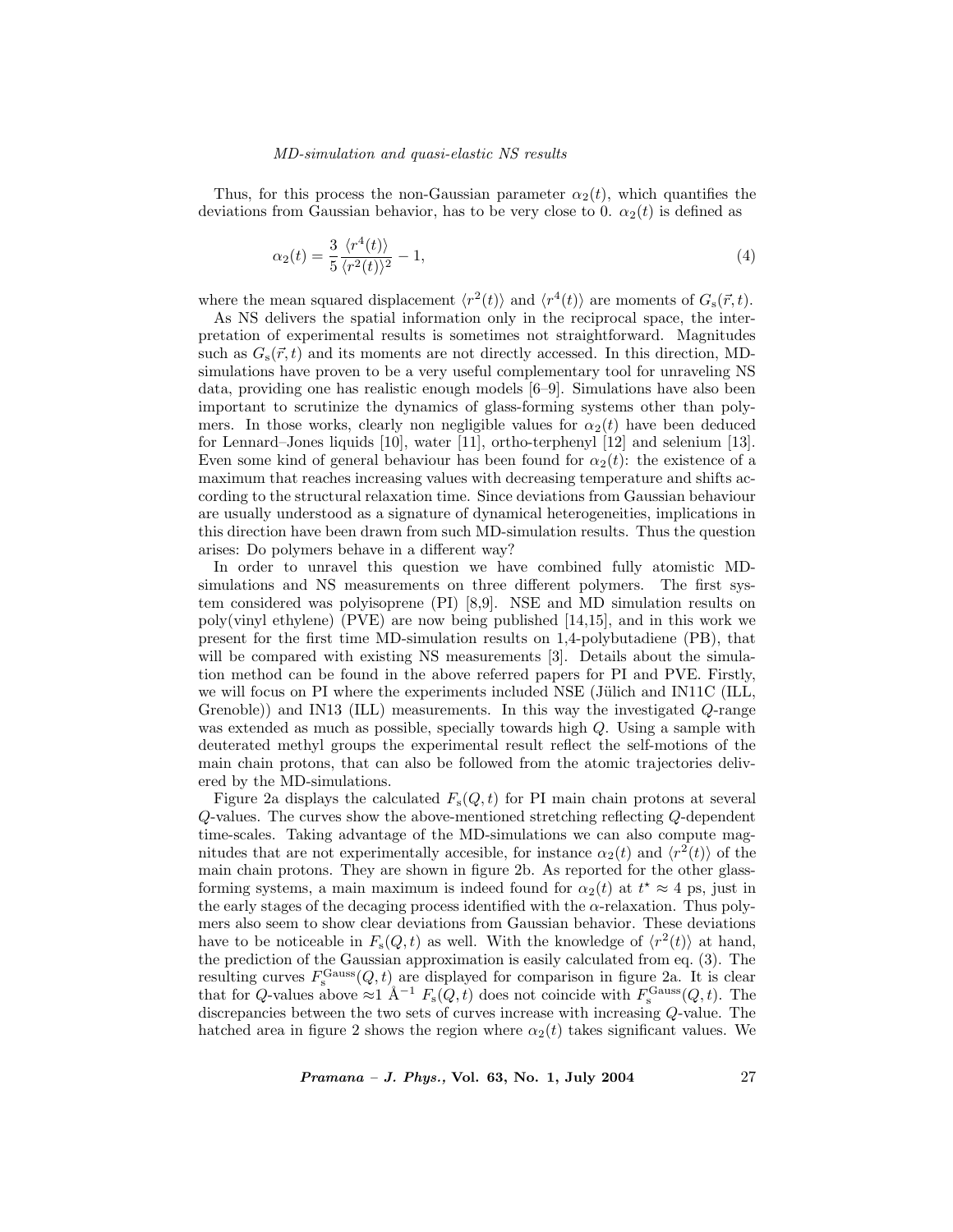J Colmenero et al



Figure 2. Results from MD-simulations at 363 K for the main chain protons in PI. (a) Intermediate incoherent scattering function  $F_s(Q, t)$  (symbols) and result of applying the Gaussian approximation  $F_s^{\text{Gauss}}(Q, t)$  (eq. (3)) (solid lines) for  $Q = 0.3, 0.5, 0.7, 1.0, 1.5, 2.0, 2.5$  and  $3.0 \text{ Å}^{-1}$  (top to bottom). The dotted lines are descriptions of the slow decay of  $F_s(Q, t)$  ( $t > 5$  ps) by KWW functions (eq. (1)) with  $\beta = 0.4$ . (b) Mean squared displacement  $\langle r^2(t) \rangle$  (full symbols) and non-Gaussian parameter  $\alpha_2(t)$  (empty symbols). The solid line shows the prediction of the anomalous jump diffusion model for  $\alpha_2(t)$  (eq. (6)). The hatched area shows the region where  $\alpha_2(t)$  takes appreciable values.

can immediately see that for low Q-values such area only covers the initial part of the slow decay ( $\alpha$ -regime) of  $F_s(Q, t)$ . However, as Q increases, this time range starts to cover the slow decay almost completely. This naturally explains the finding of the deviations from Gaussian behavior of  $F_s(Q, t)$  at high Q-values, usually not accessed experimentally.

The description of the slow decay of  $F_s(Q, t)$  in terms of KWW functions (eq. (1), see dotted lines in figure 2a) allows to obtain the Q-dependent relaxation times  $\tau_w(Q)$ . Figure 3a shows  $\tau_w(Q)$  for PI from both NS measurements and MDsimulations. A master curve has been built starting from the experimental data removing the influence of the T-dependent shape parameter  $\beta$  [9] by plotting  $\tau_w^{\beta}$ . To match this curve, the MD-simulation results have been affected by a factor that gives account for a slight shift in temperature with respect to the real sample [9].

28 Pramana – J. Phys., Vol. 63, No. 1, July 2004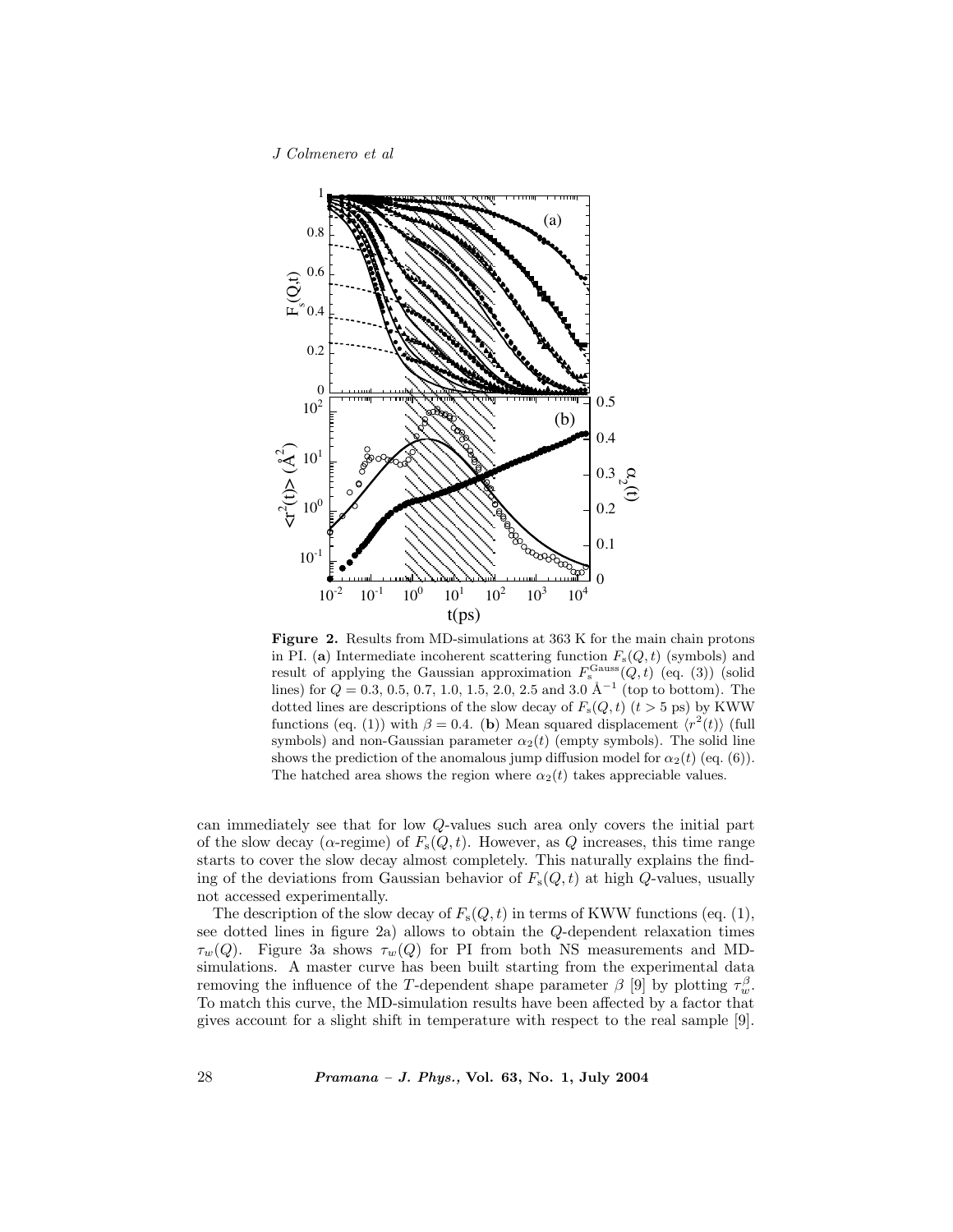

MD-simulation and quasi-elastic NS results

**Figure** 3. Q-dependence of the characteristic times exponentiated to  $\beta$ ,  $\tau_w(Q)^\beta$ , and the non-Gaussian parameter evaluated at  $\tau_w(Q)$ ,  $\alpha_2[\tau_w(Q)]$ (empty circles), for (a) main chain PI protons, (b) all PVE protons and (c) all PB protons. Empty squares correspond to MD-simulation results for  $\tau_w(Q)^{\beta}$ , while full symbols are obtained from NS experiments. Dotted lines show the Gaussian prediction  $\tau_w(Q)^{\beta} \propto Q^{-2}$ ; solid lines the description in terms of the anomalous jump diffusion model. The dashed lines indicate the positions of  $Q^*$ . For PI and PB the simulation data have been shifted to match the experimental ones.

Apart from this, we note an impressive agreement between both kinds of results, validating the MD-simulations. In this representation, the suggested dispersion relationship corresponding to Gaussian behavior  $[\tau_w \propto Q^{-2/\beta}]$  translates into a  $Q^{-2}$ 

Pramana – J. Phys., Vol. 63, No. 1, July 2004 29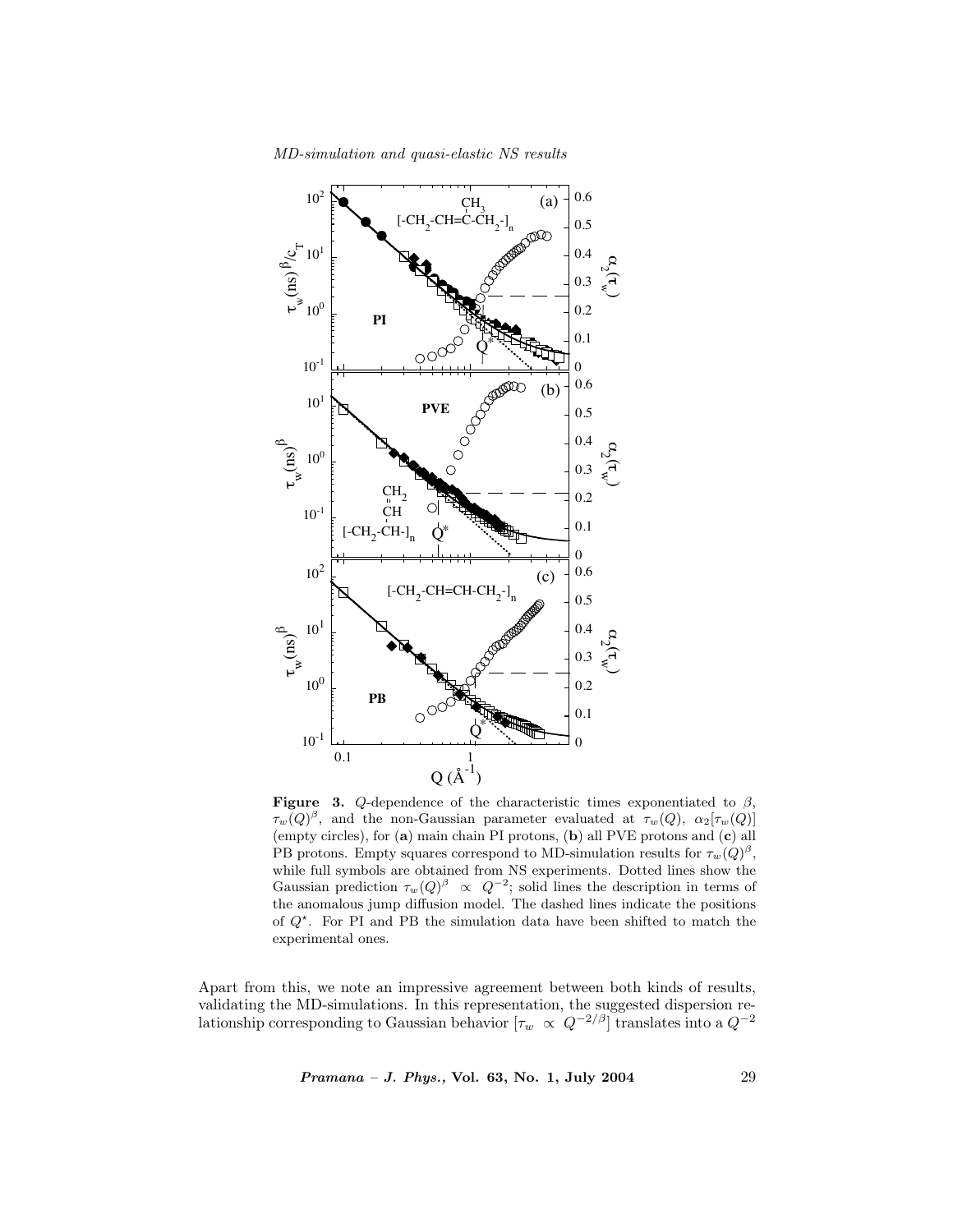#### J Colmenero et al

law (dotted line). The data univocally confirm the Gaussian-like behavior in the Q-range  $Q \leq 1$  Å<sup>-1</sup>, while clear signatures of deviations become evident at higher Q-values. A crossover  $Q, Q^*$  can be defined as the Q-value where deviations from Gaussian behavior start. For PI,  $Q^* \approx 1 \dots 1.3 \text{ Å}^{-1}$ . It is interesting to display together with the relaxation times the value of the non-Gaussian parameter evaluated at the characteristic time corresponding to the Q-value considered,  $\alpha_2[\tau_w(Q)]$ . We realize that  $Q^*$  is located in the region where this function takes significant values, of the order of  $\alpha_2[\tau_w(Q^{\star})] \approx 0.25$ .

The new results on PVE and PB confirm the existence of such deviations. In the case of PVE, figure 1 shows the  $F_s(Q, t)$  measured at 418 K by IN11C on a fully protonated sample at different Q-values in comparison with those calculated from MD-simulations for identical conditions. As can be seen, the agreement is almost perfect, indicating that our simulations of PVE provide a very convincing mimic of reality. This agreement is also evident in comparison with the characteristic times obtained (see figure 3b). We realize that for this polymer the deviation from the Q-dependence which characterizes the Gaussian behavior of  $F_s(Q, t)$  takes place at rather low Q-values ( $Q^* \approx 0.6 \text{ Å}^{-1}$ ). However, as for PI, this deviation also corresponds to values of about 0.25 for  $\alpha_2[\tau_w(Q)]$ . The fact that the crossover occurs in PVE at lower Q-values can be understood taking into account that PVE is a polymer with a large side group in the monomer (see chemical composition in figure 3b). This introduces an additional heterogeneity in the dynamics [14,15].

Finally, for PB at 280 K figure 3c shows the Q-dependence of the relaxation times obtained from both, the new MD-simulations and previously reported backscattering (BSS, Jülich) results [3]. For both kinds of data the β parameter used is 0.41. In this case, the NS-data have been shifted by a factor 1.4 to match the MD-simulation results. It is noteworthy that the Q-dependence is very much the same for both sets of data. Again this polymer shows similar deviations from the Gaussian expectation. In conclusion, we can say that the crossover from Gaussian to non-Gaussian behavior found for PI definitively is not a particularity of this system but seems to be a general feature of the  $\alpha$ -relaxation dynamics in glass-forming polymers.

What could be the origin of such deviations? As it was discussed in ref. [9], different theoretical approaches can be invoked to understand the observed crossover. The way the characteristic time departs from the Gaussian expectation (figure 3) strongly reminds the well-known manifestation of the discrete nature of diffusion in jump diffusion models. Based on this similarity, in ref. [9] we have developed a simple picture which, in principle, seems to be compatible with the framework of the mode coupling theory [16]. This simple interpretation is based on the existence of a distribution of discrete jumps underlying the atomic motions in the  $\alpha$ -process. In this framework, at low Q corresponding to large distances, we deal with a Gaussian sublinear diffusion process. At higher  $Q$  (shorter distances) the Gaussianity breaks down due to the discrete character of the sublinear diffusion. The distribution of jump lengths  $\ell$ , is assumed to have the simple functional form  $f(\ell) = (\ell/\ell_0^2) \exp(-\ell/\ell_0)$ . It would result from the disorder characterizing glassforming polymers.  $\ell_0$  is the preferred jump distance. In the framework of such a model (see ref. [9])

$$
\tau_w = \tau_0 \left[ 1 + \frac{1}{Q^2 \ell_0^2} \right]^{1/\beta},\tag{5}
$$

30 Pramana – J. Phys., Vol. 63, No. 1, July 2004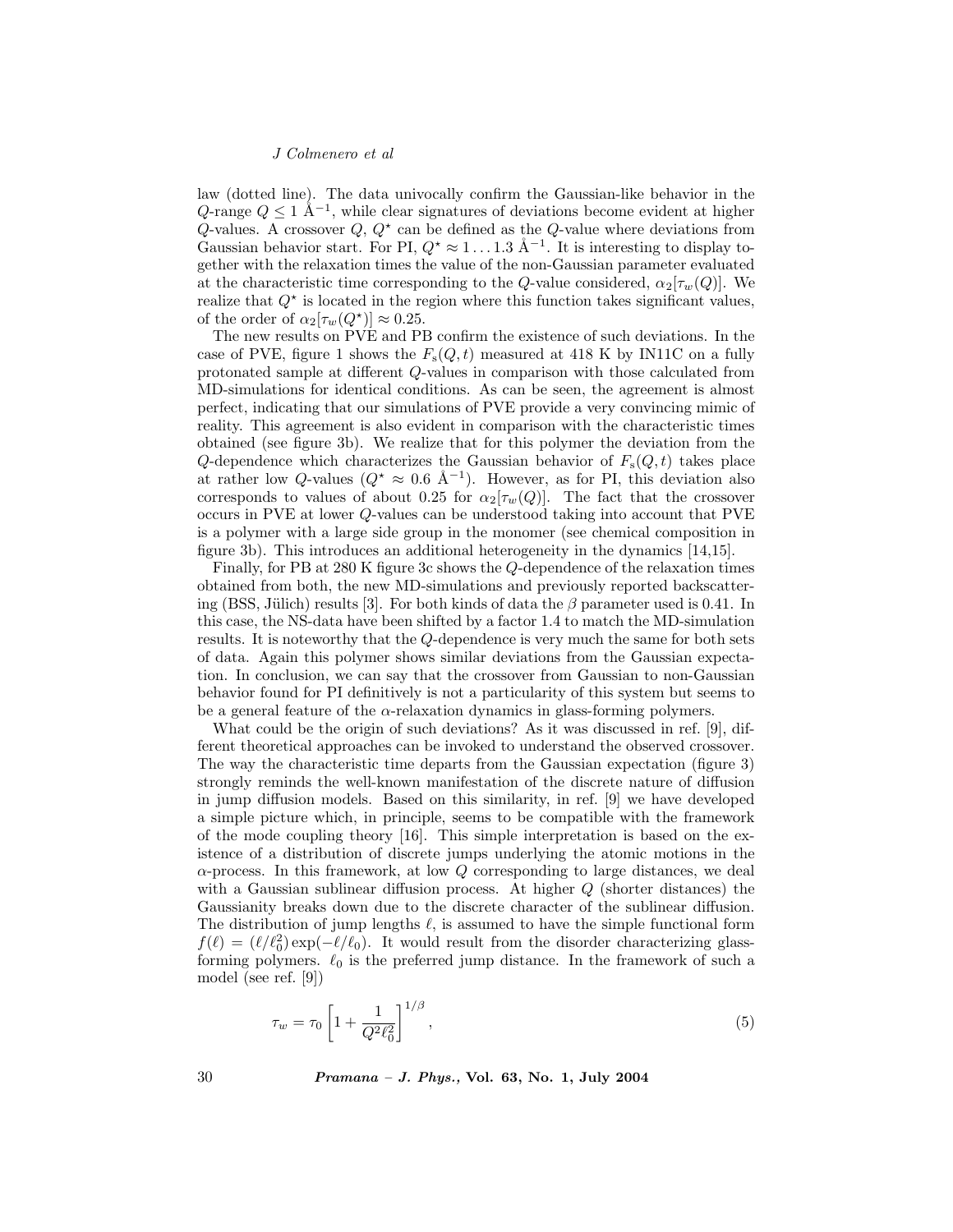where  $\tau_0$  is the microscopic residence time. On the other hand, the non-Gaussian parameter approximately reads:

$$
\alpha_2(t) = \frac{72\ell_0^4 \left(\frac{t}{\tau_0}\right)^{\beta}}{\left[2\langle u^2 \rangle + 6\ell_0^2 \left(\frac{t}{\tau_0}\right)^{\beta}\right]^2} \tag{6}
$$

As can be seen in figure 3, for the three polymers investigated so far, such an approach allows to very accurately describe the Q-dependence of the relaxation time in the whole Q-range investigated. The maxima of the associated distributions of jump lengths occur at about  $0.4 \text{ Å}$  (PI),  $0.6 \text{ Å}$  (PVE) and  $0.5 \text{ Å}$ (PB). Recent results on the T and density dependence of the crossover in PI indicate that the distribution of jumps hardly depends on temperature and density [17]. It is worth emphasizing that, as can be seen in figure 2b, in this framework also the behavior of  $\alpha_2(t)$  can be well-reproduced, within the range of validity of the model (above  $\approx 1$  ps) [8,9]. Finally, we have also shown that with this approach the main universal features reported for  $\alpha_2(t)$  in the literature are also naturally deduced [8,9,18]. This fact supports that the essence of the universal deviations from Gaussian behavior in the self-motions of atoms during the structural relaxation regime lies in the discrete origin of their anomalous diffusion.

In conclusion, by combining NS- and MD-simulations on three different glassforming polymers we have established the existence of a crossover from Gaussian to non-Gaussian behavior of the self-atomic motions in the  $\alpha$ -regime. These results can be understood in the framework of the anomalous jump diffusion model previously introduced by us.

### Acknowledgements

We acknowledge support from the following projects: MAT 2001/0070 and 9/UPV00206.215-13568/2001 and A Narros the FPI grant of the Spanish Ministery of Science and Technology. Support from Donostia International Physics Center is also acknowledged. The experiments at  $FZ$  Jülich were supported by the European Commission under the "Access to Research Infrastructures Action of the Human Potential Programme: contract HPRI–2001–0268".

## References

- [1] J Colmenero, A Alegría, A Arbe and B Frick, *Phys. Rev. Lett.* **69**, 478 (1992)
- [2] J Colmenero, A Arbe, A Alegría and K L Ngai, J. Non-Cryst. Solids  $172-174$ , 229 (1994)
- [3] A Arbe, J Colmenero, M Monkenbusch and D Richter, *Phys. Rev. Lett.* **81**, 590 (1998)
- [4] J Colmenero, A Arbe, A Alegría, M Monkenbusch and D Richter, J. Phys. Condens. Matter 11, A363 (1999)
- [5] B Farago, A Arbe, J Colmenero, R Faust, U Buchenau and D Richter, Phys. Rev. E65, 051803 (2002)

Pramana – J. Phys., Vol. 63, No. 1, July 2004 31